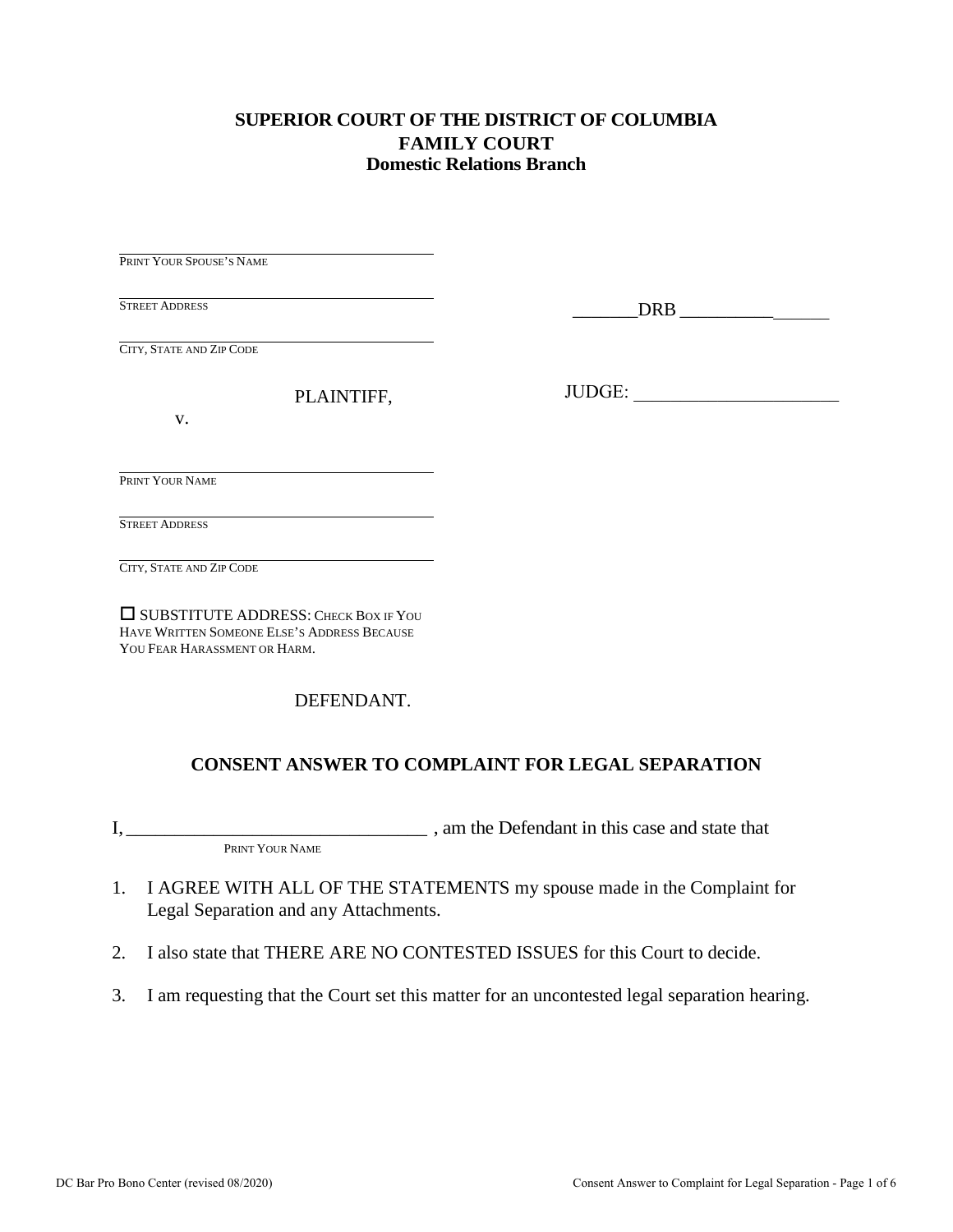4.  $\Box$  I changed my name when I married my spouse and I now wish to return to my birth name or another legal name I used before my marriage. I have no illegal or fraudulent reason for making this request. The former name I want restored is

PRINT NAME YOU WOULD LIKE THE COURT TO RESTORE

5. I do  $\Box$  / do *not*  $\Box$  know of any proceedings in the District of Columbia or in any state or territory involving the same claim or subject matter as this case. Please list s docket number for cases involving the same claim or subject matter.

| Court | <b>Case Number</b> | <b>Case Type</b> |
|-------|--------------------|------------------|
|       |                    |                  |
|       |                    |                  |
|       |                    |                  |
|       |                    |                  |
|       |                    |                  |
|       |                    |                  |

# **Request for Relief**

### **I RESPECTFULLY REQUEST that the Court: [CHECK ALL THAT APPLY]**

Grant Plaintiff's Complaint for Legal Separation.

 $\Box$  Restore me to my former name.

**I ALSO REQUEST that the Court award any other relief it considers fair and proper.**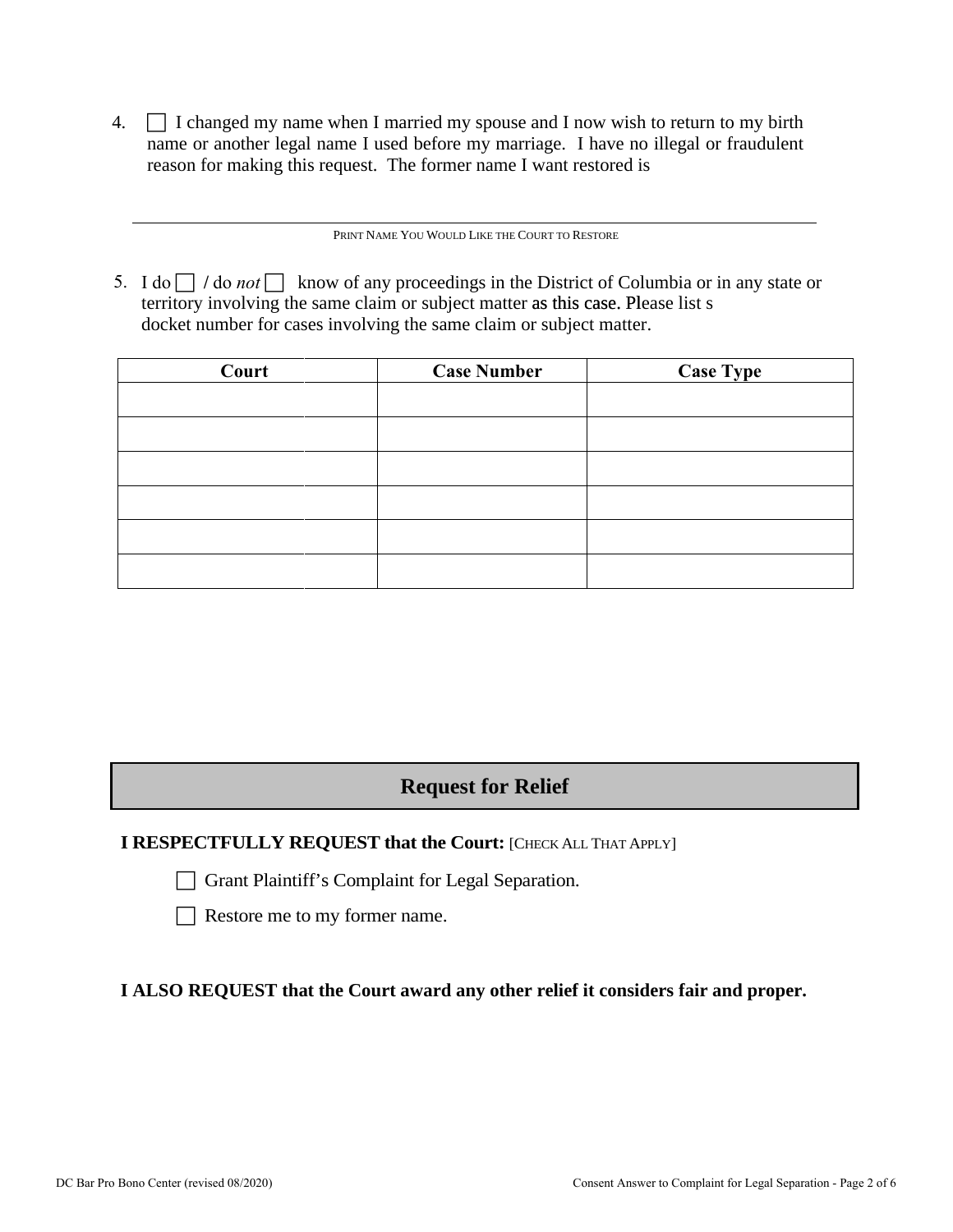I declare under penalty of perjury that the foregoing is true and correct*.* 

*If this document is to be signed outside the geographic boundaries of the United States, Puerto Rico, the United States Virgin Islands, and any territory or insular possession subject to the jurisdiction of the United States, additional requirements must be met prior to signing. See Super. Ct. Dom. Rel. R. 2(c)(1)(B).*

| SIGN YOUR NAME. Add slashes to either side /like this/ to sign electonically. | <b>DATE</b>          |
|-------------------------------------------------------------------------------|----------------------|
| PRINT YOUR NAME                                                               | <b>PHONE NUMBER</b>  |
| <b>HOME ADDRESS 1</b>                                                         | <b>EMAIL ADDRESS</b> |
| <b>HOME ADDRESS 2</b>                                                         |                      |
| SUBSTITUTE ADDRESS: CHECK BOX IF YOU<br>HAVE WRITTEN SOMEONE ELSE'S ADDRESS   |                      |

BECAUSE YOU FEAR HARASSMENT OR HARM.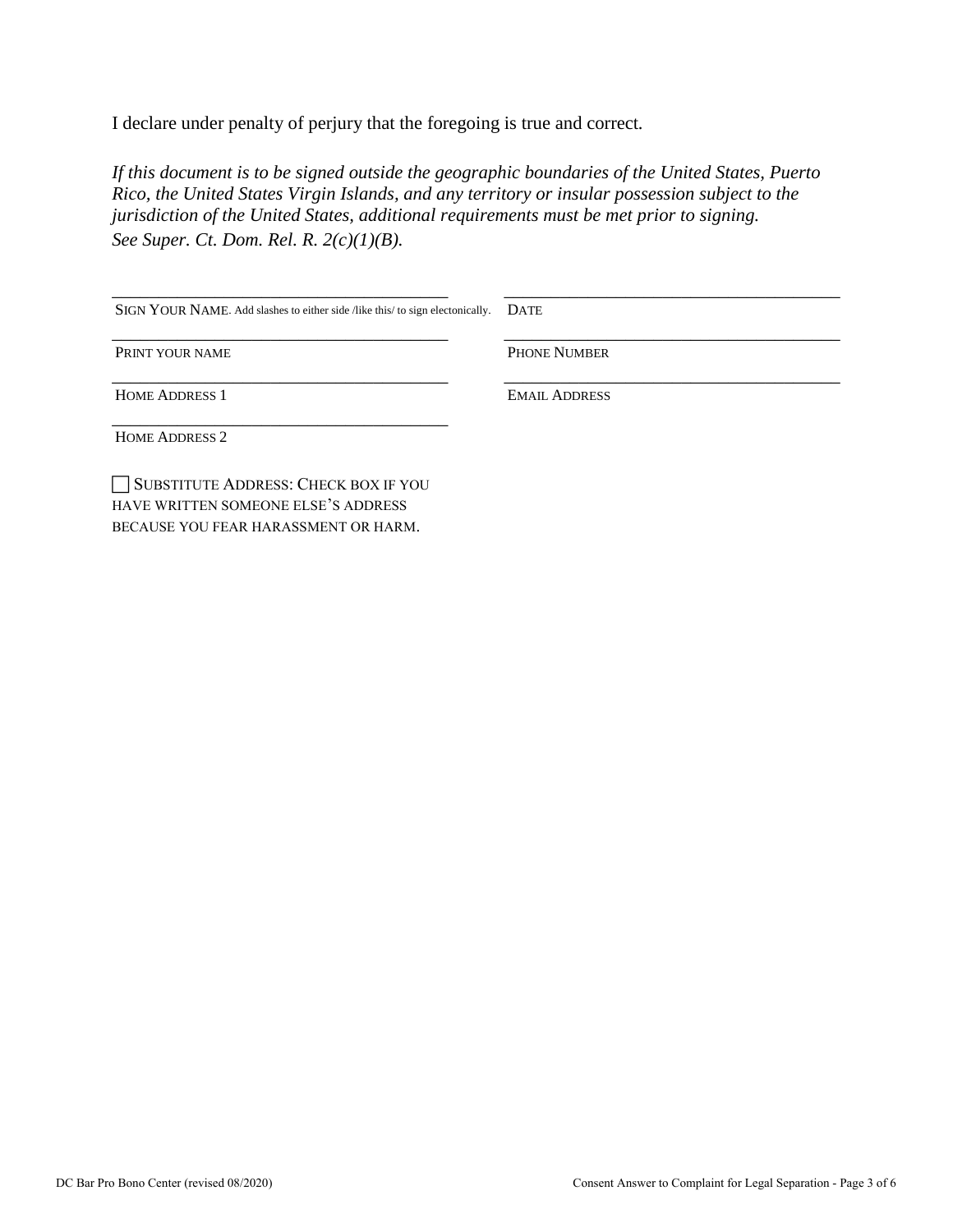#### **SUPERIOR COURT OF THE DISTRICT OF COLUMBIA FAMILY COURT Domestic Relations Branch**

PRINT PLAINTIFF'S NAME

\_\_\_\_\_\_\_\_\_\_ DRB \_\_\_\_\_\_\_\_\_\_

PLAINTIFF,

\_\_\_\_\_\_\_\_\_\_\_\_\_\_\_\_\_\_\_\_\_\_\_\_\_\_\_\_\_\_\_\_\_\_\_\_

\_\_\_\_\_\_\_\_\_\_\_\_\_\_\_\_\_\_\_\_\_\_\_\_\_\_\_\_\_\_\_\_\_\_\_\_

JUDGE: \_\_\_\_\_\_\_\_\_\_\_\_\_\_\_\_\_\_

v.

PRINT DEFENDANT'S NAME

DEFENDANT.

## **RULE 5 PROOF OF SERVICE FORM**

**IF YOU HAVE ALREADY SERVED THE OTHER PARTY WITH A COPY OF YOUR PAPERS**, YOU CAN FILL OUT AND FILE THIS **PROOF OF SERVICE FORM** AT THE SAME TIME THAT YOU FILE YOUR PAPERS.

**IF YOU HAVE NOT ALREADY SERVED THE OTHER PARTY WITH A COPY OF YOUR PAPERS**, YOU MUST FILL OUT AND FILE THIS **PROOF OF SERVICE FORM** AFTER YOU SERVE THE OTHER PARTY.

**IF THE OTHER PARTY HAS A LAWYER IN THIS CASE, YOU MUST SERVE A COPY OF THE PAPERS TO THE LAWYER. IF THE OTHER PARTY DOES NOT HAVE A LAWYER, A COPY OF THE PAPERS SHOULD BE SERVED DIRECTLY TO THE OTHER PARTY.** 

| 1. I certify that on                                                                                      | $\blacksquare$ $\blacksquare$ I served copies of $\blacksquare$ |                          |                     |
|-----------------------------------------------------------------------------------------------------------|-----------------------------------------------------------------|--------------------------|---------------------|
| <b>DATE OF SERVICE</b>                                                                                    |                                                                 |                          |                     |
|                                                                                                           |                                                                 | $NAME(S)$ OF PLEADING(S) |                     |
| The other party, $\frac{1}{\sqrt{1-\frac{1}{2}}}\left\{1-\frac{1}{2}\right\}$                             | $\mathbf{or}$<br>NAME OF OTHER PARTY                            |                          |                     |
| The other party's attorney, _______________________________, who represents ____________________________. | NAME OF ATTORNEY                                                |                          | NAME OF OTHER PARTY |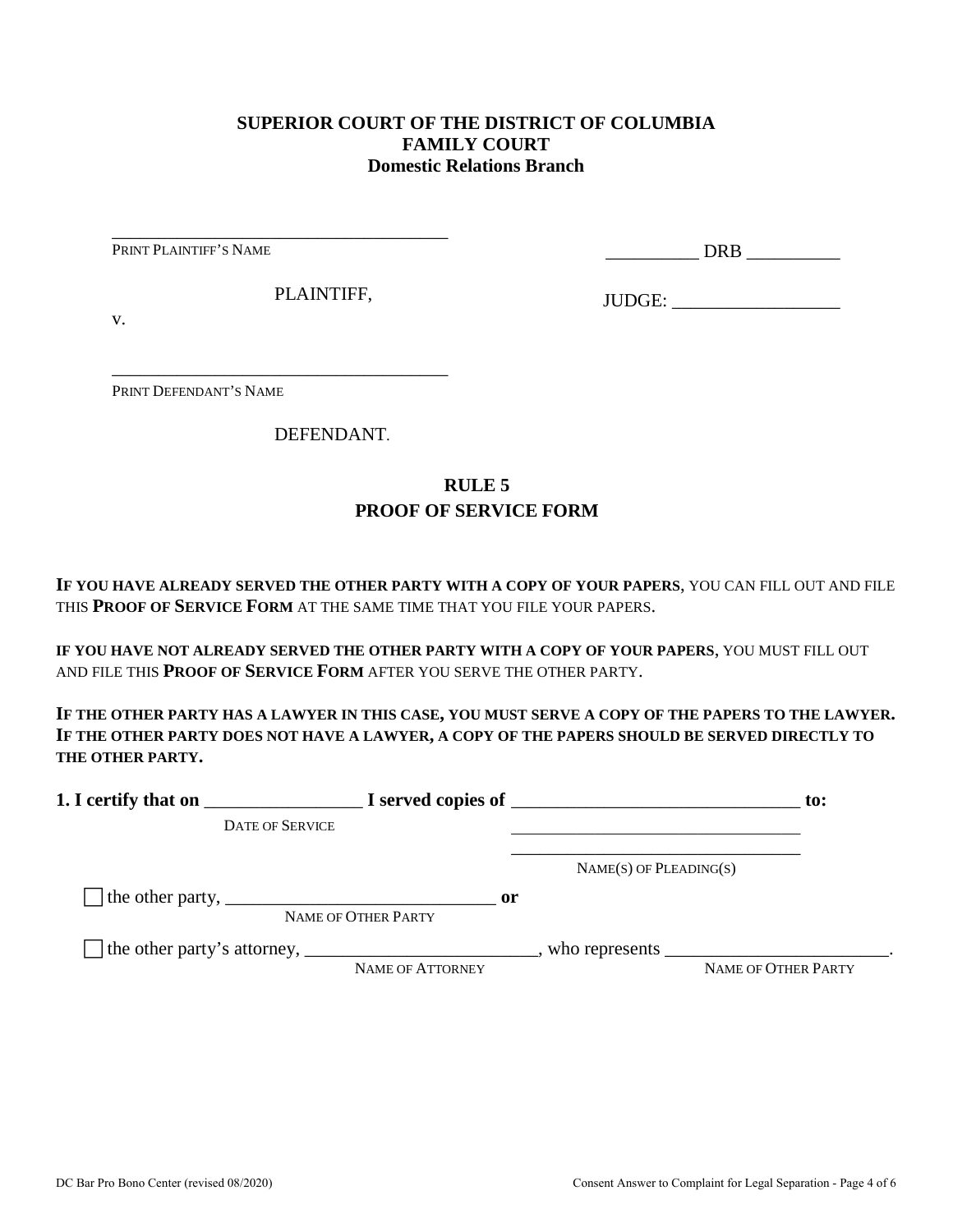#### **2. I delivered copies of the papers by:** [CHECK ONE]

**handing them to the other party**.

 **sending them to the other party by first class mail** to the other party's last known address: \_\_\_\_\_\_\_\_\_\_\_\_\_\_\_\_\_\_\_\_\_\_\_\_\_\_\_\_\_\_\_\_\_\_\_\_\_\_\_\_\_\_\_\_\_\_\_\_\_\_\_\_\_\_\_\_\_\_\_\_\_\_\_\_\_\_\_.

ADDRESS WHERE THE PAPERS WERE SENT **leaving them with a person of suitable age and discretion** who lived with the other party at: \_\_\_\_\_\_\_\_\_\_\_\_\_\_\_\_\_\_\_\_\_\_\_\_\_\_\_\_\_\_\_\_\_\_\_\_\_\_\_\_\_\_\_\_\_\_\_\_\_\_\_\_\_\_\_\_\_\_\_\_\_\_\_\_\_\_\_. ADDRESS OR DESCRIPTION OF PLACE WHERE PAPERS WERE SERVED This place is the other party's  $\Box$  TEMPORARY RESIDENCE. PERMANENT RESIDENCE. OTHER: \_\_\_\_\_\_\_\_\_\_\_\_\_\_\_\_\_\_\_\_\_\_\_\_\_\_\_\_\_\_\_\_\_. SPECIFY OTHER TYPE OF RESIDENCE I state the following about the person I gave the papers to (PROVIDE AS MANY DETAILS AS POSSIBLE): Their name: Their approximate age: \_\_\_\_\_\_\_\_\_\_\_\_\_\_\_\_. Their relationship to the other party is: Spouse/partner Family member (specify): \_\_\_\_\_\_\_\_\_\_\_\_\_\_\_\_\_\_\_\_\_  $\Box$  Roommate  $\Box$  Other: **leaving them at the other party's attorney's office** with the attorney, a clerk or other person in charge: \_\_\_\_\_\_\_\_\_\_\_\_\_\_\_\_\_\_\_\_\_\_\_\_\_\_\_\_\_\_\_\_\_\_\_\_\_\_\_\_\_\_\_\_\_\_\_\_\_\_\_\_\_\_\_\_\_\_\_\_\_\_\_\_ PRINT NAME OF PERSON SERVED WITH PAPERS \_\_\_\_\_\_\_\_\_\_\_\_\_\_\_\_\_\_\_\_\_ TITLE OF PERSON SERVED \_\_\_\_\_\_\_\_\_\_\_\_\_\_\_\_\_\_\_\_\_\_\_\_\_\_\_\_\_\_\_\_\_\_\_\_\_\_\_\_\_\_\_\_\_\_\_\_\_\_\_\_\_\_\_\_\_\_\_\_\_\_\_\_ STREET ADDRESS CITY, STATE AND ZIP CODE **sending them electronically** through CaseFileXpress or some other electronic way agreed to by the other party in writing: \_\_\_\_\_\_\_\_\_\_\_\_\_\_\_\_\_\_\_\_\_\_\_\_\_\_\_\_\_\_\_\_\_\_\_\_\_\_\_\_\_\_\_\_\_\_\_\_\_\_\_\_\_\_\_\_\_\_\_\_\_\_\_\_ EMAIL ADDRESS OF OTHER PARTY (IF USED) \_\_\_\_\_\_\_\_\_\_\_\_\_\_\_\_\_\_\_\_\_\_\_\_\_\_\_\_\_\_\_\_\_\_\_\_\_\_\_\_\_\_\_\_\_\_\_\_\_\_\_\_\_\_\_\_\_\_\_\_\_\_\_\_ ELECTRONIC MEANS USED (FOR EXAMPLE: EMAIL, CASEFILEXPRESS) **some other way** agreed to by the other party in writing:

\_\_\_\_\_\_\_\_\_\_\_\_\_\_\_\_\_\_\_\_\_\_\_\_\_\_\_\_\_\_\_\_\_\_\_\_\_\_\_\_\_\_\_\_\_\_\_\_\_\_\_\_\_\_\_\_\_\_\_\_\_\_\_\_\_\_\_\_\_ SPECIFY HOW SERVICE WAS COMPLETED